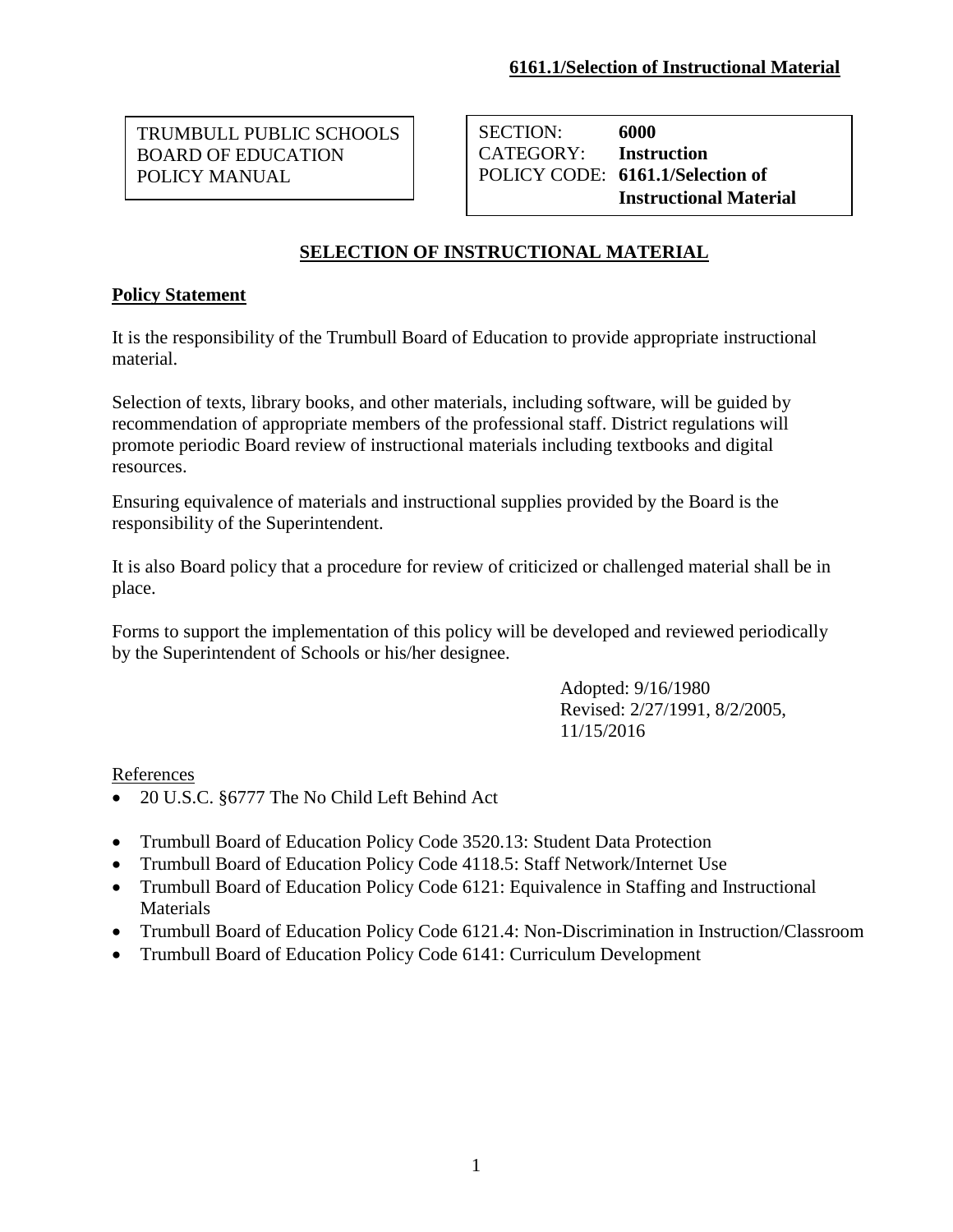## **Regulations**

- I. Selection
	- A. Basic Criteria
		- 1. Provide information and experiences that will enrich and support the curriculum, taking into consideration the varied interests, abilities, and maturity of the students served.
		- 2. Provide information and experiences that will stimulate growth in conceptual and factual knowledge, literary appreciation, aesthetic values, and ethical standards.
		- 3. Provide a background of information which will enable students to make intelligent judgments in their daily lives.
		- 4. Provide information on opposing sides of controversial issues so that young citizens may develop, under guidance, skills in critical analysis.
		- 5. Provide information which is non-discriminatory in terms of religion, race, sex, and ethnic background, and which is representative of the various viewpoints which contribute to our heritage and its role in the modern world.
		- 6. Provide equivalent materials and instructional supplies to students in all schools.
	- B. Selection Procedures
		- 1. Textbook Resources
			- i. Textbooks to be used in District schools must be selected in accordance with procedures articulated by the Director of Curriculum, Instruction, and Assessments, and must be reviewed by the Board Curriculum Committee and approved by the full Board of Education prior to purchase. Core textbooks are considered those that must be used by all students for attainment of curricular goals; supplemental textbooks are those that will be used by some students for attainment of curricular goals.
			- ii. Textbook(s) approved for any course of study will be integrated into the curriculum guide for that course of study during the ongoing course development process.
		- 2. Digital Learning Resources
			- i. Digital learning resources to be used in District schools must be selected in accordance with procedures articulated by the Director of Curriculum, Instruction, and Assessments, and the Director of Digital Learning.
			- ii. Digital learning resources approved for any course of study will be integrated into the curriculum guide for that course of study during the ongoing course development process.